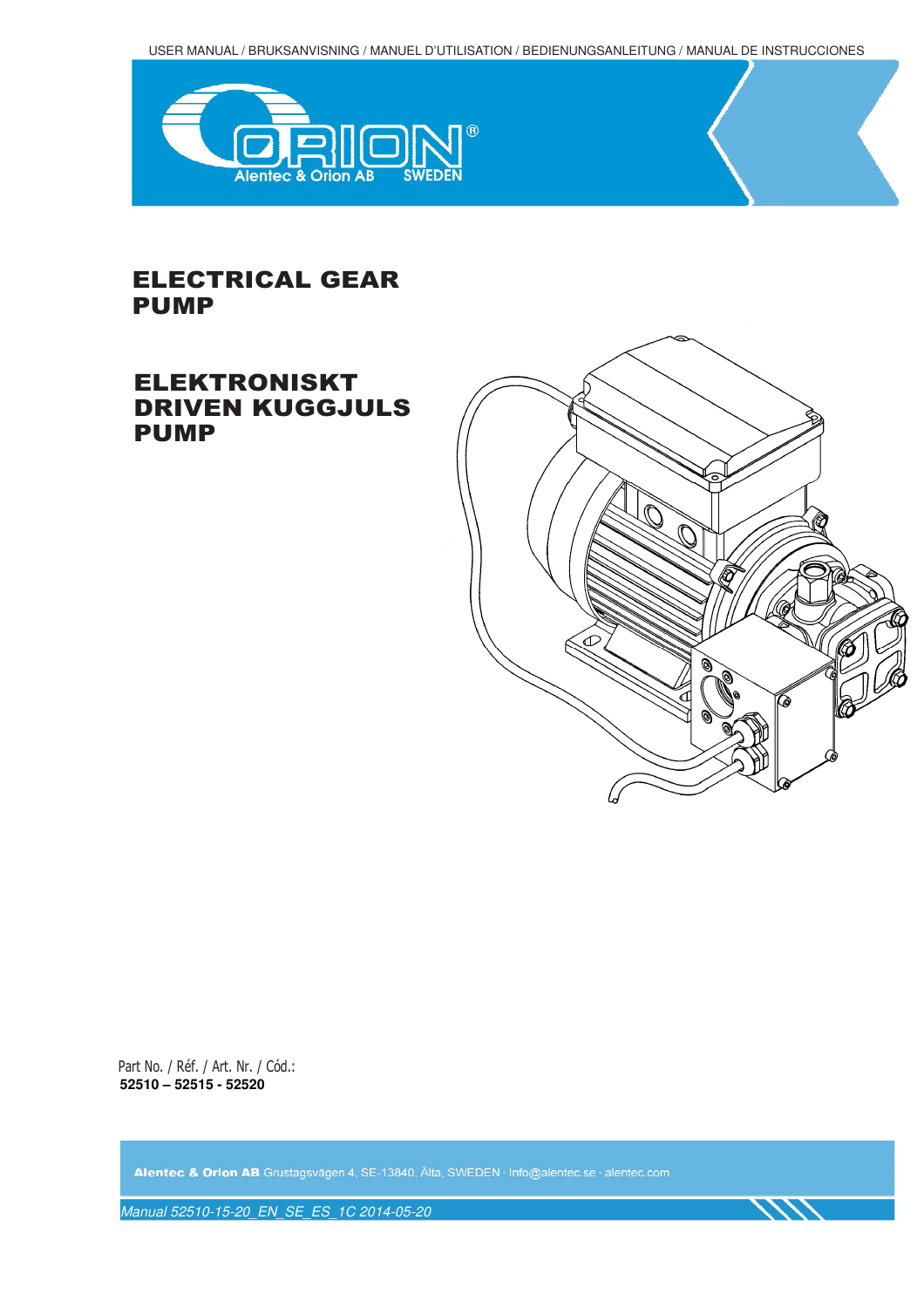#### **Description/ Descripción/Beskrivning**

### GB

Electric gear pump composed by a single asynchronous motor, flange-mounted directly to a rotary gear pump. The pump is self-priming and equipped with a by-pass valve. All models includes a pressure switch with a non-return valve integrated that automatically turns on and off the electric motor.

This pump is designed to pump oil with viscosity from 50 to 500 cSt. The use of the pump with other fluids can cause explosion or oxidation inside the pump.

#### E

Bomba eléctrica monofásica con motor asíncrono, montada por brida directamente a una bomba rotativa de engranajes. La bomba es auto-cebante y está equipada con una válvula by-pass. Los modelos 52510,52515 y 52520 también incluyen un presostato con una válvula anti-retorno integrada que arranca y detiene el motor eléctrico. La bomba está diseñada para bombear aceite con viscosidad desde 50 hasta 500 cSt. El uso de la bomba con otros fluidos puede causar explosión u oxidación en el interior de la bomba.



Kugghjulspump försedd med en flänsmonterad enfasmotor direkt på pumphuset. Pumpen är självsugande och försedd med en "by-pass" ventil. Alla modeller har en tryckströmbrytare med en integrerad backventil som automatiskt startar och stoppar motorn.

Pumpen är konstruerad för att pumpa olja eller smörjande vätskor med en viskositet mellan 50 och 500 cSt. Pumpen får inte användas för att vätskor som kan orsaka korrosion eller explosion. Bensin eller liknande brandfarliga vätskor får ALDRIG pumpas med denna typ av pump.

**Installation/ Instalación/ Installation**

#### GB

#### **Electrical connection**

These pumps are distributed with a short cable for testing purpose.

To connect the electric motor to a line, remove the top cover and disconnect the short cable. Connect the line according to fig. 2. Do always employ installation cables etc. according to the electrical information given under "Technical Data"- Electrical information .

 $2(10)$ 



Single phase/ Monofásico/ Enfasanslutning

Alentec & Orion AB Grustagsvägen 4, SE-13840, Älta, SWEDEN · Info@alentec.se · alentec.com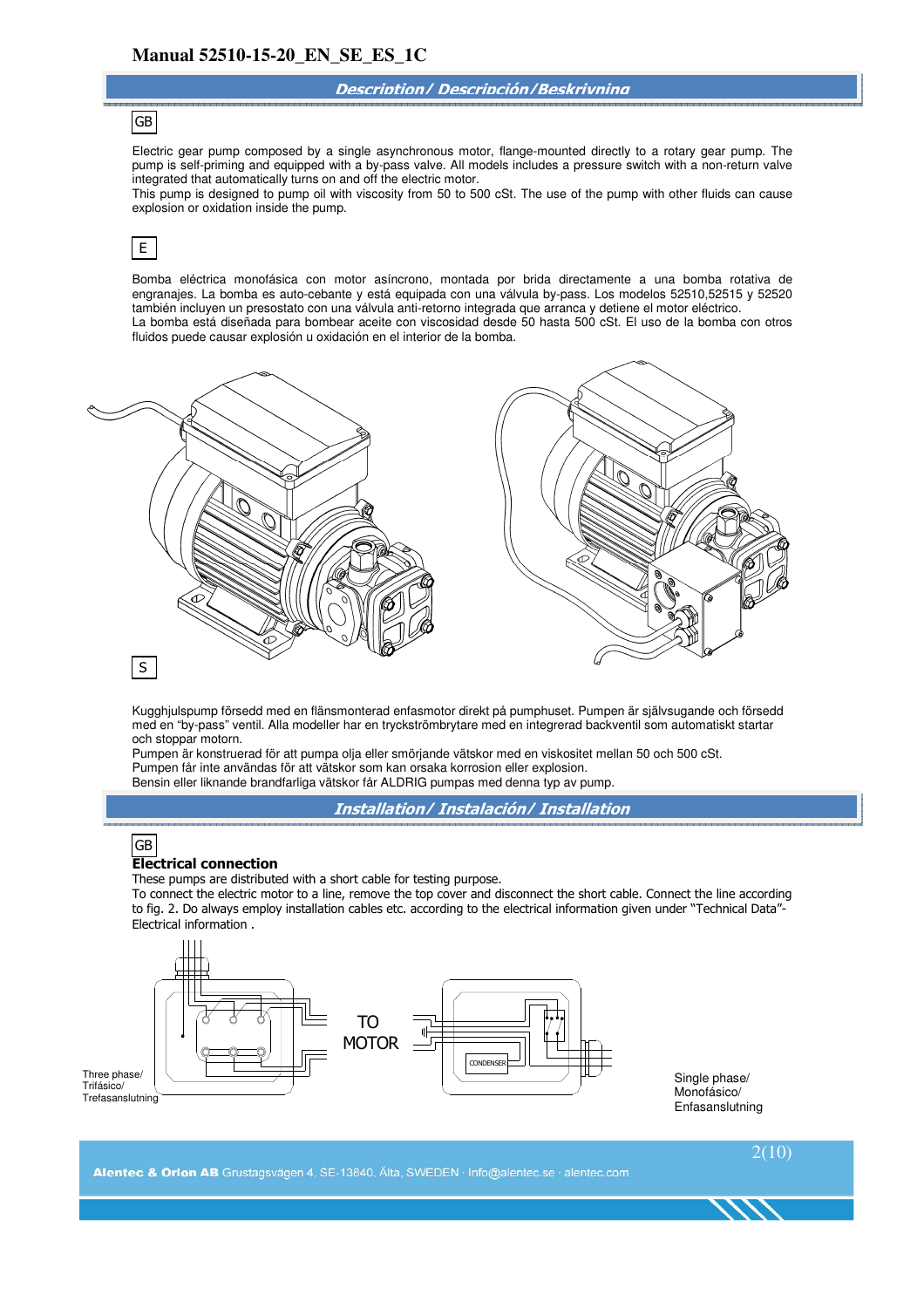

#### **Conexión eléctrica**

La bomba se vende con un cable corto para chequeo de la misma.

Para conectar el motor a la red, quite la tapa de la cubierta y desconecte el cable corto. Conecte la bomba a la línea de acuerdo a la fig. 2. Emplee siempre cables de instalación etc., de acuerdo con la información dada en "Datos técnicos"- Información eléctrica.



#### **Elektrisk installation**

Pumpen levereras med en kort kabel för teständamål.

För att ansluta strömmen lossas kåpan på motorskyddet och den korta kabeln tas bort. Anslut kablarna enlig fig 2. Anslutning av elektrisk material får endast utföras av behörig person.



#### **Mechanical installation**

These electric pumps can be installed in the following ways: On a horizontal base or on the wall with the pump upwards or downwards.

See fig. 3 and fig. 4 for typical installations with all the recommended accessories for the pump to operate correctly.



#### **Instalación mecánica**

Estas bombas eléctricas se pueden instalar de los siguientes : En una base horizontal o en la pared con la bomba hacia arriba o hacia abajo.

Vea Fig. 3 y Fig. 4 para instalaciones típicas con todos los accesorios recomendados para que la bomba opere correctamente.



#### **Mekanisk installation**

Pumpen kan installereras på följande sätt : På en horisontell yta eller på en vägg med pumpen uppåt eller nedåt. Se fig 3 och 4 som visar pumpen monterad med rätt tillbehör för att få en korrekt fungerande installation.

#### DRUM CONNECTION/ CONEXIÓN A BIDÓN/ FATANSLUTNING

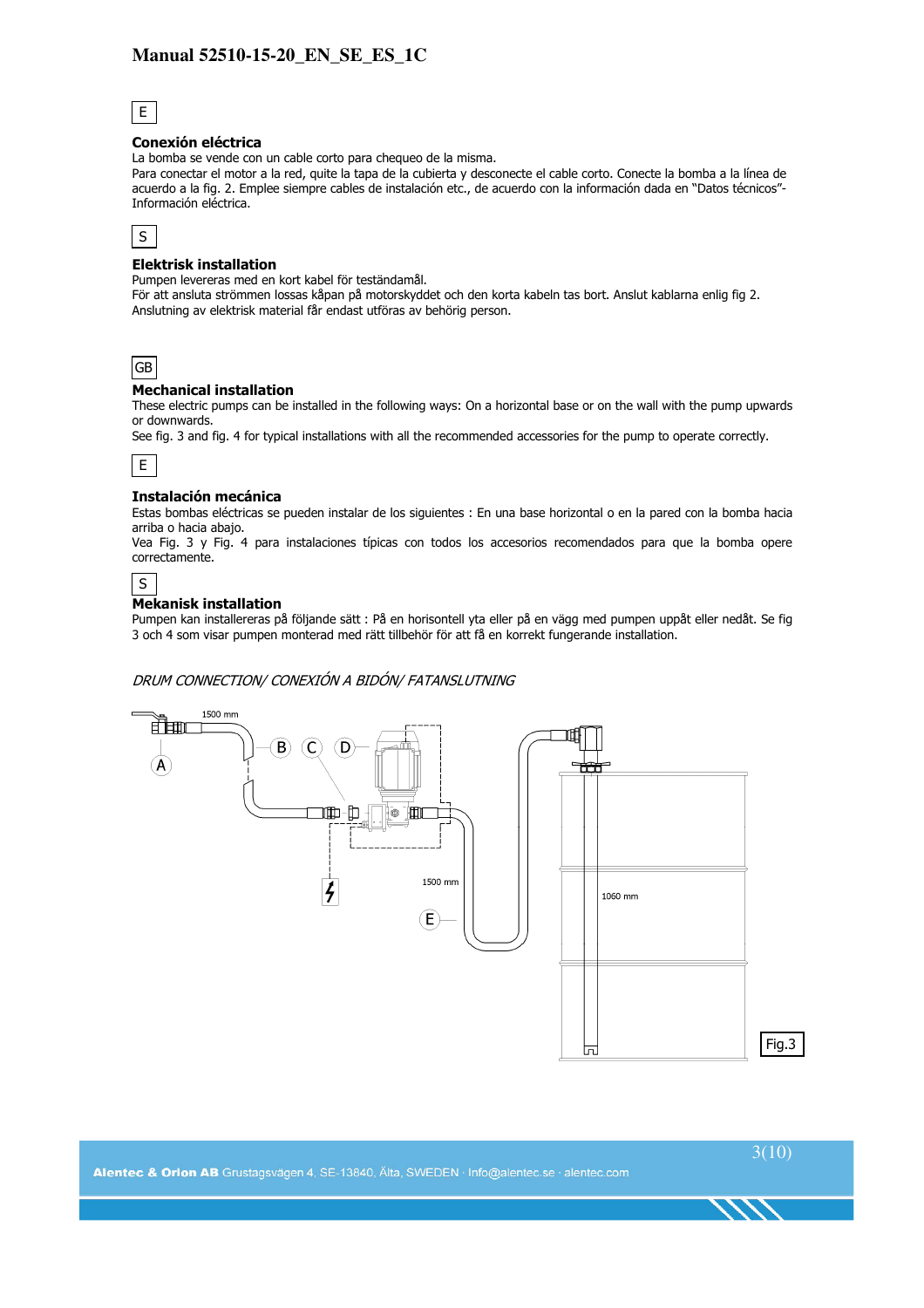| Pos                 | Part Nº/ Cód./<br><b>Detalinr</b> | <b>Description</b> | <b>Descripción</b>    | <b>Beskrivning</b>             |
|---------------------|-----------------------------------|--------------------|-----------------------|--------------------------------|
| A                   | 30101111                          | Shut-off valve     | Válvula de cierre     | Avstängningsventil G3/4"       |
| B                   | 28079                             | Outlet hose        | Manguera de salida    | Utloppsslang ø $\frac{3}{4}$ " |
| $\overline{ }$<br>◡ | 25102065                          | Connection adaptor | Adaptador de conexión | Anslutningsnippel G1"-G3/4"    |
| D                   | $52$ xxx                          | Gear pump          | Bomba de engranaje    | Pump med motor                 |
| Е                   | 28310                             | Suction assembly   | Conjunto de succión   | Sugslang                       |

TANK CONNECTION/ CONEXIÓN A CISTERNA/ TANKANSLUTNING



| Pos l | Part Nº/ Cód./  | <b>Description</b>              | <b>Descripción</b>    | <b>Beskrivning</b>                   |
|-------|-----------------|---------------------------------|-----------------------|--------------------------------------|
|       | <b>Detalinr</b> |                                 |                       |                                      |
| А     | 30101111        | Shut-off valve 3/4"BSP          | Válvula de cierre     | Avstängningsventil G3/4"             |
| B     | 28079           | Outlet hose 1500 mm, 3/4"       | Manguera de salida    | Utloppsslang 1,5 m ø $\frac{3}{4}$ " |
| C     | 25102065        | Connection adaptor1"BSP-3/4"BSP | Adaptador de conexión | Anslutningsnippel G1"-G3/4"          |
| D     | $52$ xxx        | Gear pump                       | Bomba de engranaje    | Pump med motor                       |
| F.    | 25102065        | Connection adaptor1"BSP-3/4"BSP | Adaptador de conexión | Anslutningsnippel G1"-G3/4"          |
| F     | 28080           | Suction hose 1000 mm 1"         | Manguera de succión   | Sugslang 1,0 m 1"                    |
| G     | 30101018        | Shut-off valve 1"               | Válvula de cierre     | Avstängningsventil 1"                |
| H     | 25102011        | Adaptor 1" BSP                  | Adaptador             | Anslutningsnippel G1"                |
|       | 25201282        | Adaptor 2"BSP - 1"BSP           | Adaptador             | Reducering G2" -G 1"                 |

#### **Operation/ Modo de empleo/ Funktion**

### GB

These pumps are self-priming and are able to prime even when the suction hose is empty. The distance in height between the oil level and the pump inlet must not be more than 2,5 m.

**ATTENTION:** Before starting the pump, wet the inside of the pump body with oil through the inlet and outlet openings. The priming phase may take from several seconds to a few minutes, depending on the characteristics of the system. To start the gear pump, make sure that the outlet valve is closed and then turn on the switch included on the singlephased pumps or the start/stop switch installed on the electrical power line.

In most applications it is an advantage to use a gear pump with automatic start/stop of the pump motor. The Electronic Pump Control Unit starts the motor automatically when the pressure in the outlet line drops below the adjusted min. value, and stops it in the same way when the pressure exceed the max. adjusted value.

Never forget to shut off the electrical power when the pump is unused for a longer time.



Estas bombas son auto-cebantes y son capaces de actuar incluso cuando la manguera de succión está vacía. La distancia en altura entre el nivel de aceite y la entrada de la bomba no debe ser mayor de 2,5m.

**ATENCIÓN:** Antes de arrancar la bomba, humedezca la parte interior del cuerpo de la misma con aceite a través de las aperturas. La fase de arranque podría tardar desde algunos segundos a unos pocos minutos, dependiendo de las características del sistema.

Para comenzar a operar con la bomba, asegúrese de que la válvula de salida está cerrada, luego accione el interruptor incluido en las bombas monofásicas o el interruptor arranque/ parada instalado en la línea eléctrica.

 $4(10)$ 

Alentec & Orion AB Grustagsvägen 4, SE-13840, Älta, SWEDEN · Info@alentec.se · alentec.com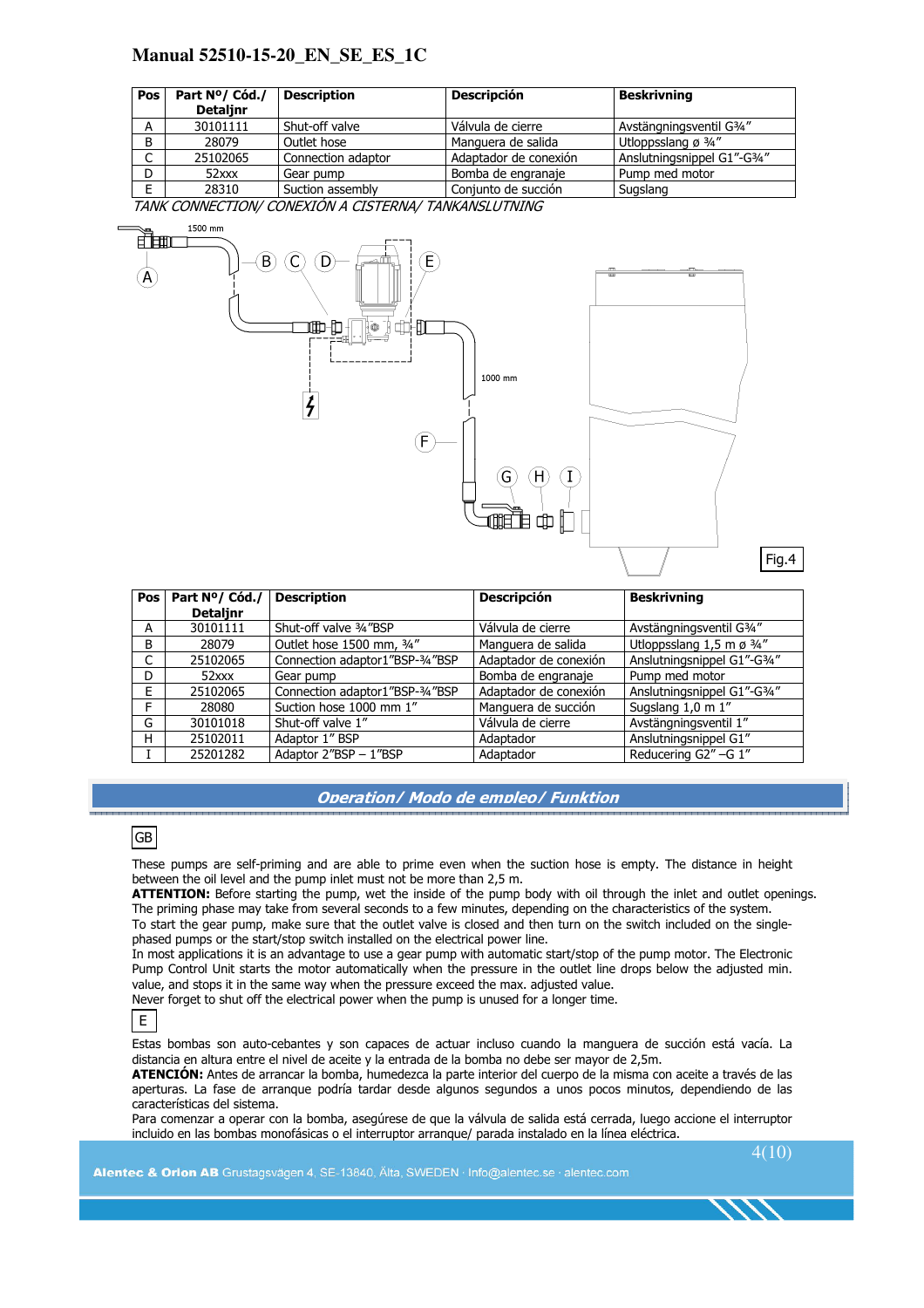Para algunas aplicaciones, es una ventaja usar una bomba con arranque/ parada automático por medio de una Unidad Electrónico de Control de la Bomba. La Unidad Electrónica de Control de Bomba arranca el motor automáticamente cuando la presión en la línea cae por debajo del valor mínimo fijado, y para del mismo modo cuando la presión sobrepasa el valor máximo fijado.

S

Pumparna är självsugande och kan suga upp olja även om sugslangen är tom. Distansen får dock aldrig överstiga 2,5 m.

**VARNING!** Innan första start måste man slå i en liten mängd olja genom in- och utloppet för att förhindra att pumpen körs helt torr. Innan oljan har sugits upp till pumpen kan det gå från flera sekunder upp till några minuter, beroende på oljans viskositet och temperatur.

Se till att utloppsventilen är stängd när pumpen startas. Den stoppas automatiskt när arbetstrycket uppnåtts och startar när trycket sjunkit under det inställda värdet.

I de flesta fall är det en fördel med den automatiska start/stoppfunktionen då pumpsystemet alltid är klart för användning. Glöm inte att stänga av strömmen när pumpen lämnas oövervakad en längre tid.

#### **Trouble shooting/ Anomalías y soluciones/ Problemlösning**

| <b>Symptom</b>                              | <b>Possible Causes</b>                   | <b>Solution</b>                                                  |
|---------------------------------------------|------------------------------------------|------------------------------------------------------------------|
| The motor does not operate.                 | No power.                                | Check the electrical connections.                                |
|                                             | The thermal motor protector<br>has       | Let the motor cool and then verify                               |
|                                             | triggered because of overheating.        | that it restarts. Search for the cause                           |
|                                             |                                          | of the overheating.                                              |
|                                             | The rotor is blocked.                    | Check the rotating parts for damage                              |
|                                             |                                          | or obstruction.                                                  |
|                                             | Other motor problem.                     | Contact technical support.                                       |
| The motor operates slowly when<br>starting. | Low voltage from the power supply.       | the<br>Adjust<br>the<br>voltage<br>within<br>recommended values. |
|                                             | Excessive oil viscosity.                 | Verify the oil temperature and warm it                           |
|                                             |                                          | to reduce the viscosity.                                         |
| Low or no oil delivery.                     | Low oil level in the tank/ drum.         | Fill the tank/ drum.                                             |
|                                             | Foot valve obstructed.                   | Clean or replace the valve.                                      |
|                                             | Filter obstructed.                       | Clean the filter.                                                |
|                                             | High suction pressure.                   | Lower the pump nearer the oil level                              |
|                                             |                                          | and/ or increase the suction hose                                |
|                                             |                                          | diameter.                                                        |
|                                             | High pressure drop in the outlet circuit | Shorten the circuit or increase the                              |
|                                             | (running with by-pass open).             | diameter.                                                        |
|                                             | By-pass valve obstructed.                | Disassemble and clean the valve.                                 |
|                                             | Excessive oil viscosity.                 | Verify the oil temperature and warm it                           |
|                                             |                                          | to reduce the viscosity.                                         |
| Higher noise level.                         | Cavitations.                             | Lower the suction pressure<br>(see                               |
|                                             |                                          | above).                                                          |
|                                             | Irregular function of the by-pass valve. | Let the pump operate until the air in                            |
|                                             |                                          | the valve is purged.                                             |
|                                             | Air bubbles in the oil.                  | Wait for the oil in the tank to settle.                          |
| Leakage from the pump body.                 | Damaged seal.                            | Replace the seal.                                                |

| <b>Síntomas</b>                | <b>Posibles causas</b>                         | <b>Solución</b>                          |  |
|--------------------------------|------------------------------------------------|------------------------------------------|--|
| El motor no arranca.           | No llega corriente al motor.                   | Comprobar las conexiones eléctricas.     |  |
|                                | protector térmico del<br>motor<br>EI.<br>ha    | Dejar que el motor se enfríe y verificar |  |
|                                | saltado<br>de<br>culpa<br>un.<br>por           | que vuelve a arrancar. Buscar la causa   |  |
|                                | sobrecalentamiento.<br>del sobrecalentamiento. |                                          |  |
|                                | El rotor está bloqueado.                       | Controlar si las partes rotativas están  |  |
|                                |                                                | dañadas u obstruidas.                    |  |
|                                | Otro problema del motor.                       | Contactar servicio técnico.              |  |
| El motor funciona muy lento al | Bajo voltaje de la alimentación eléctrica.     | Ajustar el voltaje entre los valores     |  |
| arrancarlo.                    |                                                | recomendados.                            |  |
|                                | La viscosidad del aceite es muy alta.          | Verificar la temperatura y<br>calentar   |  |
|                                |                                                | para bajar la viscosidad.                |  |

Alentec & Orion AB Grustagsvägen 4, SE-13840, Älta, SWEDEN · Info@alentec.se · alentec.com

 $5(10)$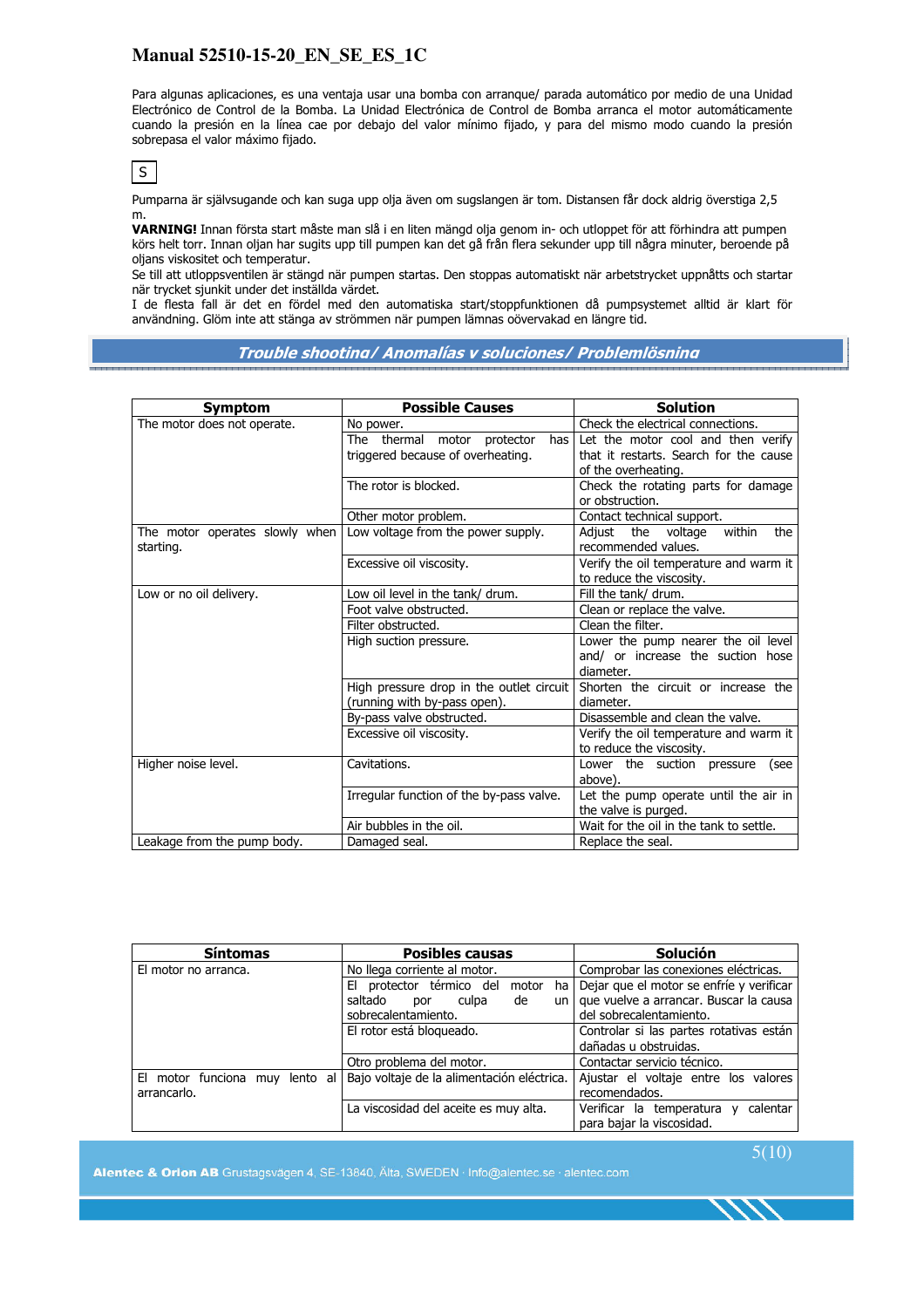| Bajo o ningún fluido de aceite.  | El nivel de aceite está bajo en el bidón/<br>la cisterna.                                          | Llenar el bidón/ la cisterna.                                                                           |  |
|----------------------------------|----------------------------------------------------------------------------------------------------|---------------------------------------------------------------------------------------------------------|--|
|                                  | Válvula de pie obstruida.                                                                          | Limpiar o sustituir la válvula.                                                                         |  |
|                                  | Filtro obstruido.                                                                                  | Limpiar el filtro.                                                                                      |  |
|                                  | La presión de succión está alta.                                                                   | Bajar la bomba más cerca del nivel de<br>aceite y/ o aumentar el diámetro de la<br>manguera de succión. |  |
|                                  | La pérdida de carga en el circuito de<br>salida es muy alta (funciona con el by-<br>pass abierto). | Acortar el circuito o aumentar el<br>diámetro.                                                          |  |
|                                  | La válvula by-pass obstruida.                                                                      | Desmontar y limpiar la válvula.                                                                         |  |
|                                  | La viscosidad del aceite es muy alta.                                                              | Verificar la temperatura y calentar<br>para bajar la viscosidad.                                        |  |
| El nivel de ruido aumenta.       | La bomba cavita.                                                                                   | Bajar la presión de succión (ver<br>arriba)                                                             |  |
|                                  | El funcionamiento de la válvula by-pass<br>es irregular.                                           | Dejar la bomba funcionar hasta que el<br>aire en la válvula está purgado.                               |  |
|                                  | Burbujas de aire en el aceite.                                                                     | Esperar hasta que el aceite en el<br>depósito se asiente.                                               |  |
| Fuga de aceite del cuerpo bomba. | Junta deteriorada.                                                                                 | Sustituir la junta.                                                                                     |  |

### **Trouble shooting/ Anomalías y soluciones/ Problemlösning**

| <b>Problem</b>                   | Möjlig orsak                                                    | Lösning                                                                                                                                         |  |
|----------------------------------|-----------------------------------------------------------------|-------------------------------------------------------------------------------------------------------------------------------------------------|--|
| Motorn snurrar inte.             | Ingen strömförsörjning                                          | Kontrollera att det finns ström till<br>motorn                                                                                                  |  |
|                                  | Motorns överhettningsskydd har löst ut                          | Låt motorn kallna och försök sedan att<br>рå<br>rätt<br>orsaken<br>ta<br>till<br>temperaturhöjningen.                                           |  |
|                                  | Rotorn är blockerad                                             | Ta bort det som hindrar hindrar<br>rotationen. Se till att de roterande<br>delarna är hela och att inga skador<br>finns som kan orsaka problem. |  |
|                                  | Andra motorproblem                                              | Kontakta teknisk support.                                                                                                                       |  |
| Motorn går långsamt vid start    | Låg matningsspänning.                                           | Se till att spänningen blir rätt.                                                                                                               |  |
|                                  | För tjock olja eller för hög viskositet.                        | Kontrollera oljetemperaturen och värm<br>oljan om det är nödvändigt.                                                                            |  |
| Liten eller uteblivet oljeflöde. | Låg oljenivå i tank eller fat                                   | Fyll tanken/Byt oljefat.                                                                                                                        |  |
|                                  | Bottenventilen stänger inte.                                    | Rengör bottenventilen.                                                                                                                          |  |
|                                  | Filtret igensatt.                                               | Rengör filtret                                                                                                                                  |  |
|                                  | För högt sugmotstånd.                                           | Flytta pumpen närmare tanken/fatet<br>eller öka sugslangdimensionen.                                                                            |  |
|                                  | Högtrycket faller vid utloppet (med<br>öppen by-pass ventilen). | Förkorta slanglängden<br>öka<br>eller<br>dimensionen på slangen.                                                                                |  |
|                                  | By-pass ventilen stänger inte                                   | Demontera och rengör den.                                                                                                                       |  |
|                                  | Orimligt hög oljeviskositet.                                    | Kontrollera oljetemperaturen och värm<br>oljan, om det går, för att minska på<br>viskositeten                                                   |  |
| Hög ljudnivå                     | Kaviterar.                                                      | Minska sugmotståndet genom att öka<br>sugslangdimensionen eller<br>minska<br>viskositeten.                                                      |  |
|                                  | eller<br>ryckvis funktion<br>Ojämn<br>hos<br>backventilen.      | Låt pumpen arbeta tills all luftbubblor<br>har försvunnit.                                                                                      |  |
|                                  | Luftbubblor i oljan.                                            | Vänta tills oljan i tanken "satt" sig.<br>Kontrollera sugslanganslutningen så<br>den är tät                                                     |  |
| Läckage från pumphuset           | Trasiga packningar.                                             | Ersätt de trasiga packningarna                                                                                                                  |  |

1111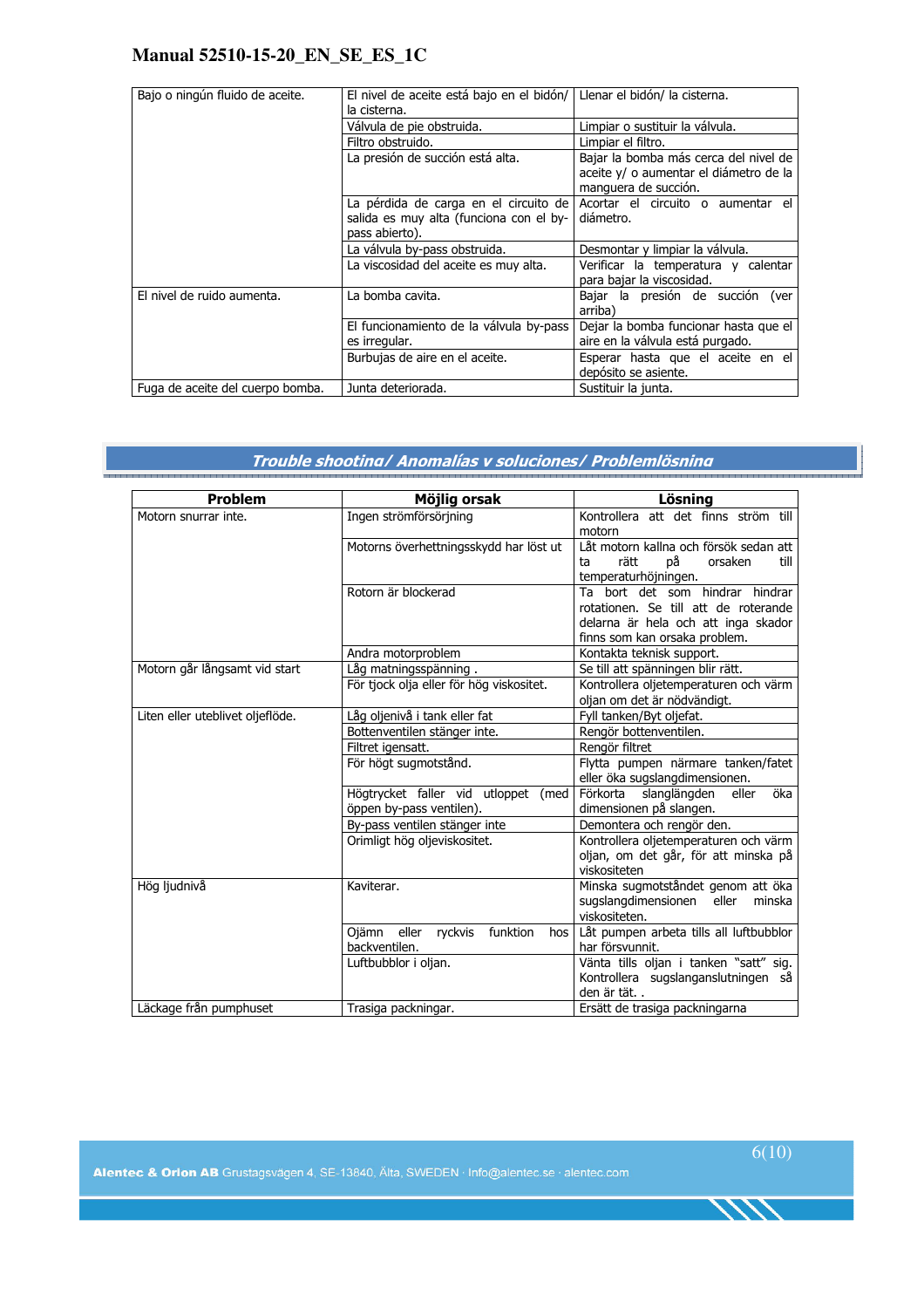### **Technical data / Datos téchnicos / Tekniska data**

#### **Performance / Rendimiento / Prestanda**

| Part N <sup>o</sup> /<br>Cód.<br>Produkt nr | <b>Flow Rate/</b><br>Caudal máx./<br>Max flöde.<br>(1/min) | <b>Working Pressure/</b><br>Presión de trabajo/<br><b>Arbetstryck</b><br>(Bar) | Max. By-pass Pressure/<br>Máx. de la válvula by-pass/<br>Max tryck på by-passventilen<br>(Bar) |
|---------------------------------------------|------------------------------------------------------------|--------------------------------------------------------------------------------|------------------------------------------------------------------------------------------------|
| 52510                                       | 9.5                                                        | 11.5                                                                           |                                                                                                |
| 52515                                       | 13                                                         | 15.5                                                                           |                                                                                                |
| 52520                                       | 9.5                                                        | 74                                                                             |                                                                                                |

### **Electrical information/ Información eléctrica/ Elektrisk information**

| Part N <sup>o</sup> /<br>Cód./<br>Produkt nr | <b>Motor Voltage/</b><br>Voltaje del motor/<br>Motorspänning | Frequency/<br>Frequencia/<br><b>Frekvens</b><br>(Hz) | Power/<br>Potencia/<br><b>Effekt</b> |
|----------------------------------------------|--------------------------------------------------------------|------------------------------------------------------|--------------------------------------|
| 52510                                        | 220-230                                                      | 50                                                   | 600 W (0.75 CV)                      |
| 52515                                        | 220-230                                                      | 50                                                   | 780 W (1.0 CV)                       |
| 52520                                        | 220-230                                                      | 50                                                   | 780 W (1.0 CV)                       |

### **Dimensions/ Dimensiones/ Dimensioner**





| Part Nº/ Cód./<br>Produktnr | (mm) | (mm) | (mm | D<br>mm) | (mm) | (mm) | <b>Weight/ Peso/Vikt</b><br>(kg) |
|-----------------------------|------|------|-----|----------|------|------|----------------------------------|
| 52510                       | 201  | 327  | 90  | 112      | 73   | 185  | 13                               |
| 52515                       | 201  | 327  | 100 | 125      | 73   | 185  | 15.5                             |
| 52520                       | 225  | 347  | 100 | 125      | 76   | 200  |                                  |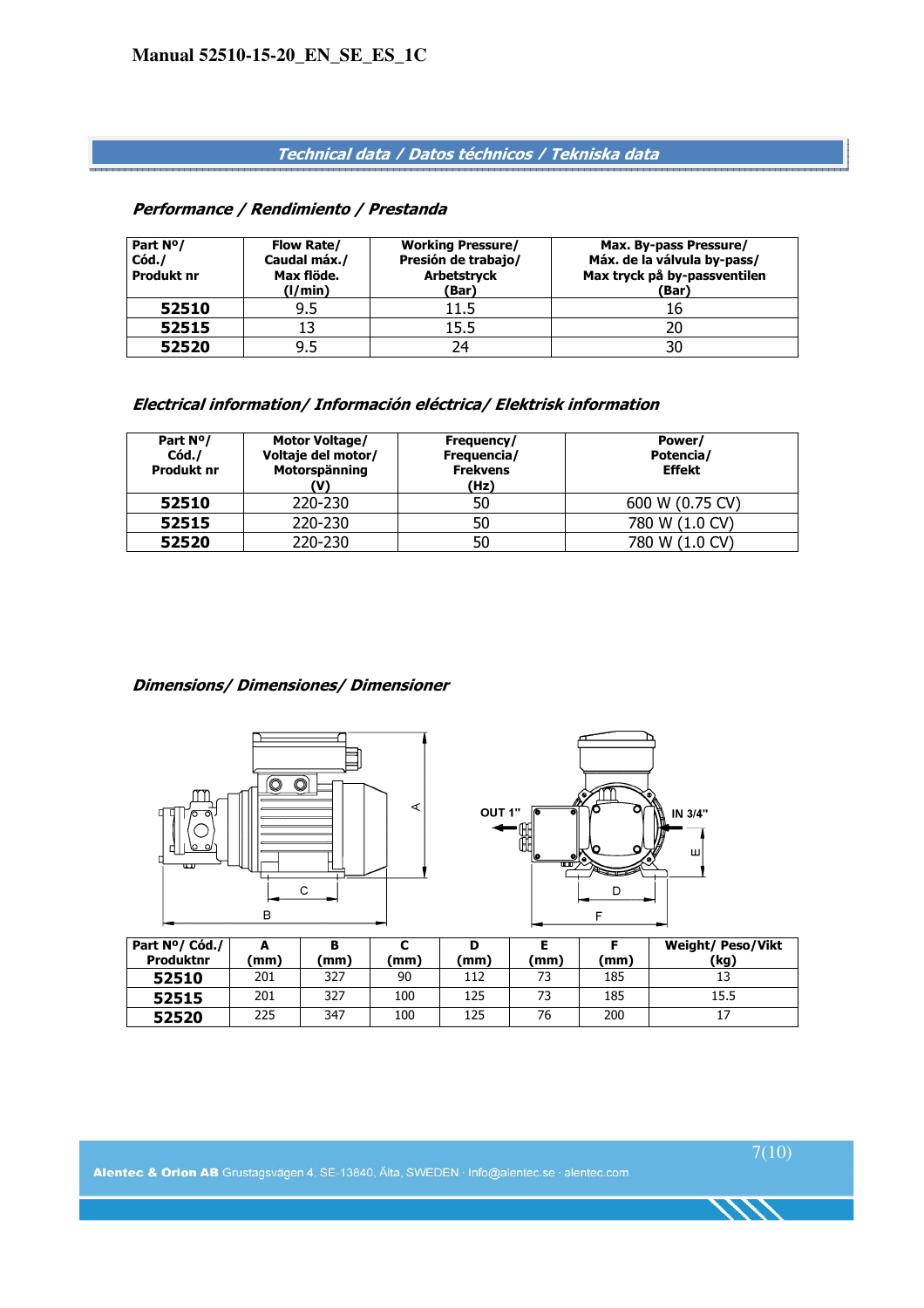

| KIT | <b>Description</b> | <b>Descripción</b> | <b>Beskrivning</b> | Include pos./ Incluye:/<br><b>Inluderade Pos-Nr.</b> |
|-----|--------------------|--------------------|--------------------|------------------------------------------------------|
| A   | By-pass valve      | Válvula by-pass    | By-pass-ventil     | 8, 9, 10, 11, 12, 13, 14                             |
| в   | Rotor complete     | Rotor completo     | Rotor komplett     | 3, 4, 5, 15, 16, 17                                  |
| C   | Motor complete     | Motor completo     | Motor komplett     | 17, 18, 20, 21, 22, 23, 24                           |
| D   | Seal               | Junta              | Tätning            | 15, 16                                               |
| Е   | Fan cover          | Tapa ventilador    | Fläktkåpa          | 22                                                   |
|     | Electrical box     | Cuadro eléctrico   | Elanslutningsbox   | 24, 25                                               |
| G   | Condenser          | Condensador        | Kondensator        | 25                                                   |

|            |                         | Part Nº repair kit/ Código kit de reparación/ Reparationssatser |        |  |  |  |
|------------|-------------------------|-----------------------------------------------------------------|--------|--|--|--|
|            |                         | For model/ Para modelo/ För modell                              |        |  |  |  |
| <b>KIT</b> | 52515<br>52510<br>52520 |                                                                 |        |  |  |  |
| A          | 569110                  | 569120                                                          | 569130 |  |  |  |
| в          | 569111                  | 569121                                                          | 569111 |  |  |  |
|            | 569112                  | 569122                                                          | 569122 |  |  |  |
| D          | 569114                  | 569114                                                          | 561114 |  |  |  |
| F          | 569115                  | 569124                                                          | 561124 |  |  |  |
| Е          | 569116                  | 569116                                                          | 561116 |  |  |  |
| G          | 569118                  | 569125                                                          | 561125 |  |  |  |

Alentec & Orion AB Grustagsvägen 4, SE-13840, Älta, SWEDEN · Info@alentec.se · alentec.com

 $8(10)$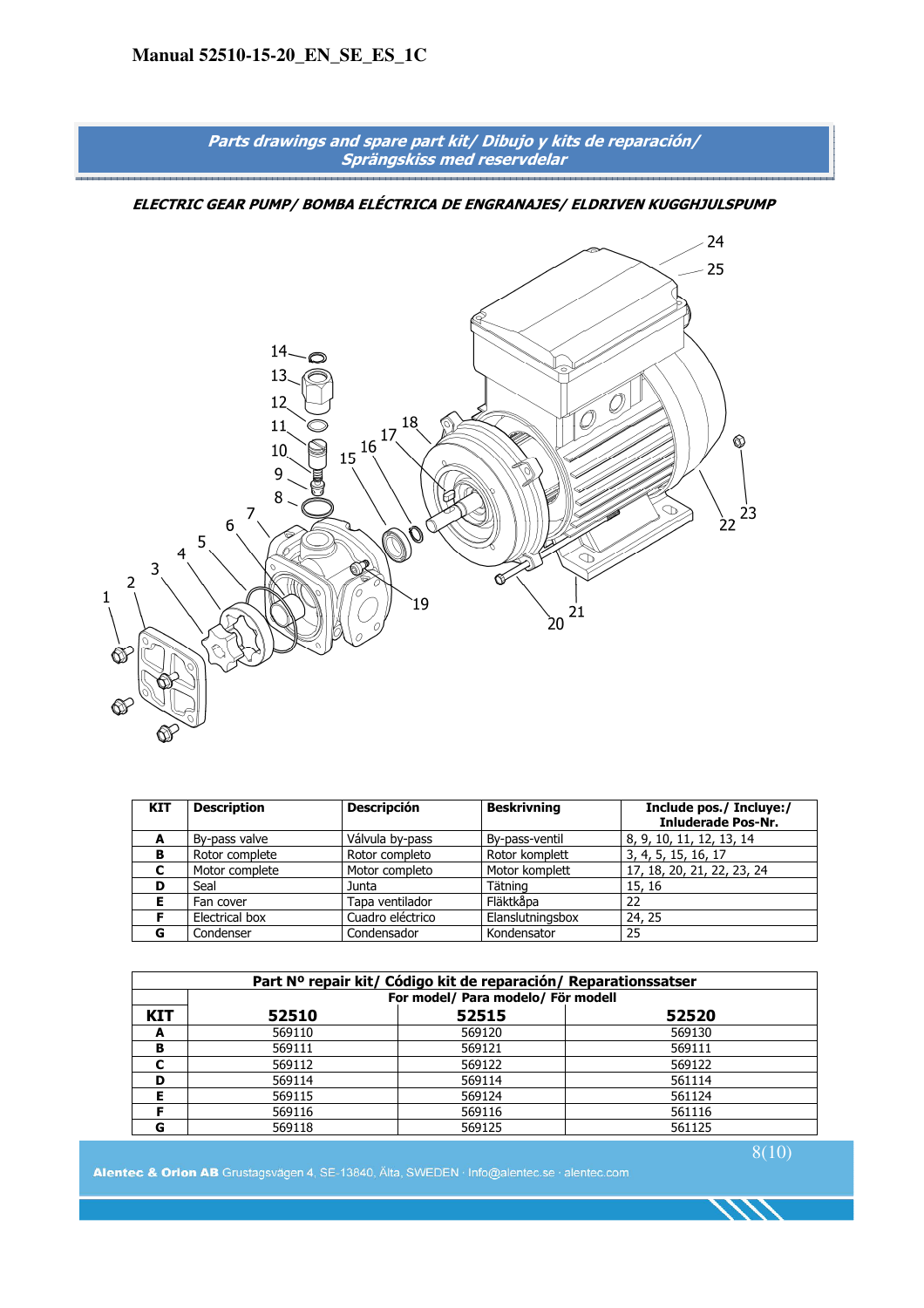

| Part N <sup>o</sup> /<br>Cód. | <b>Description</b> | <b>Descripción</b>                                           | <b>Beskrivning</b> | Include pos./<br>Incluye:/ Inkluderade. |  |
|-------------------------------|--------------------|--------------------------------------------------------------|--------------------|-----------------------------------------|--|
| <b>Detalinr</b>               |                    |                                                              |                    | Pos-Nr.                                 |  |
| 569140                        | Min pressure gauge | Regulador de presión min.                                    | Min. tryckmätare   | 10, 11, 12, 13, 14, 15                  |  |
| 569141                        | Max pressure gauge | Regulador de presión máx.                                    | Max. tryckmätare.  | 5, 6, 7, 8, 9                           |  |
| 569142                        | Check valve        | Válvula anti-retorno                                         | <b>Backventil</b>  | 23, 24, 25, 26, 27, 28                  |  |
| 569143                        | Electronic card    | Placa electrónica                                            | Elektronikkort     | 3, 4, 30                                |  |
|                               |                    |                                                              |                    |                                         |  |
|                               |                    | Parts available separately/ Piezas disponibles por separado/ |                    |                                         |  |
| Separat tillgängliga detaljer |                    |                                                              |                    |                                         |  |
| 569144                        | Connection seal    | Junta de conexión                                            | Anslutningstätning | 17                                      |  |
| 569145                        | Cable port         | Pasa-cables                                                  | Kabelanslutning    | 29                                      |  |

Alentec & Orion AB Grustagsvägen 4, SE-13840, Älta, SWEDEN · Info@alentec.se · alentec.com